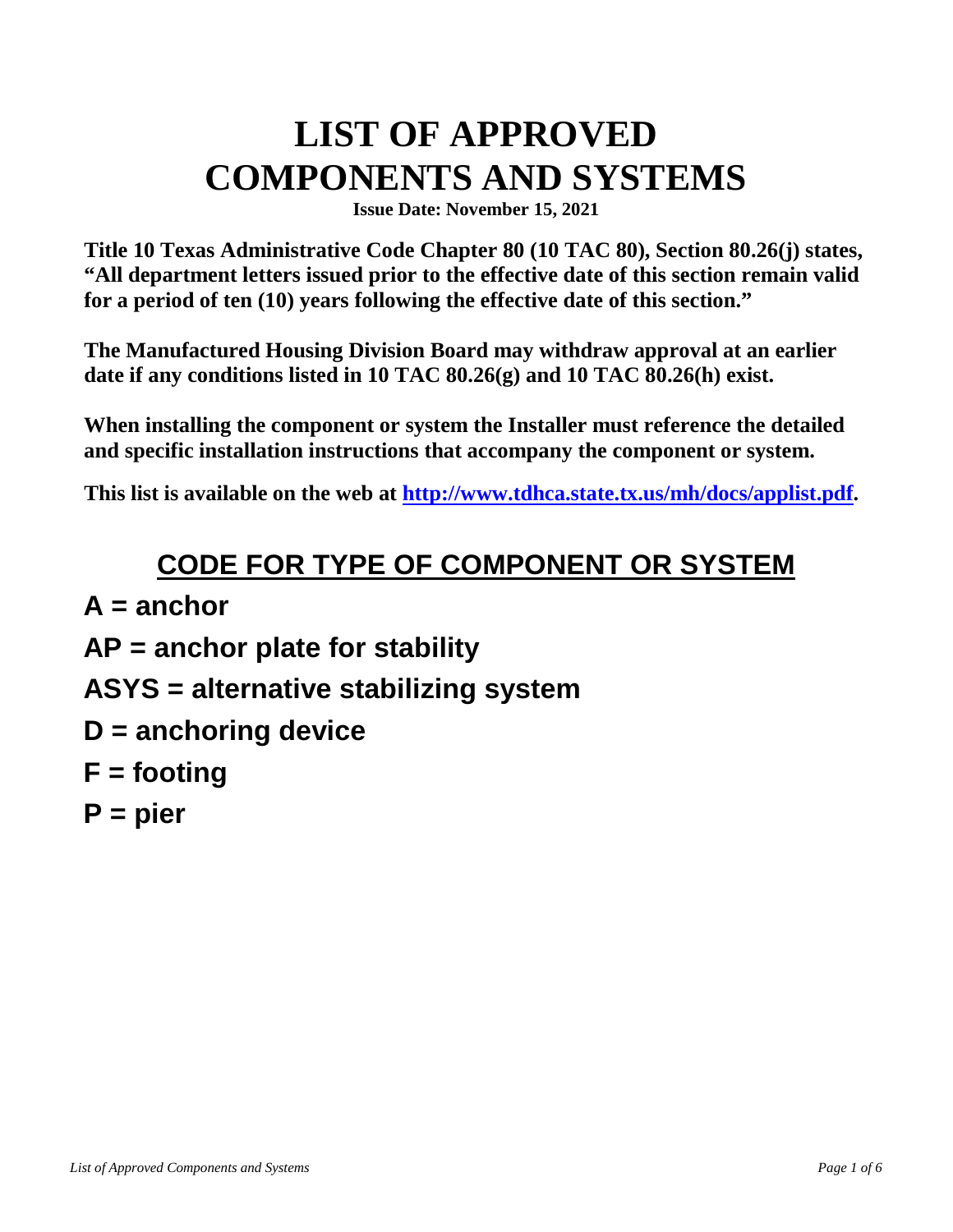| <b>CODE</b> | <b>DEVICE MODEL ID</b>                                 | <b>DESCRIPTION</b>                                                                                                                                                                                                                 | <b>PRODUCER NAME</b>        |
|-------------|--------------------------------------------------------|------------------------------------------------------------------------------------------------------------------------------------------------------------------------------------------------------------------------------------|-----------------------------|
| Α           | Part Number 59091 Deep Set<br>(Expires 01/29/2031)     | Vertically installed anchor with<br>built-in stabilizer for tie working<br>load of 3150 pounds at 45<br>degrees in soil with 525 in.-lb. or<br>more torque value at 12 inches<br>and 30 inches below the surface.                  | Tie Down Engineering        |
| Α           | Part Number 59110 Model MRA<br>(expires 02/04/2031)    | 30" Cross Drive Rock Anchor                                                                                                                                                                                                        | Tie Down Engineering        |
| Α           | Part Number 59086 Model<br>MI483/4 Expires 3/31/2031)  | Steel (painted black) 48" Double<br><b>Head Anchor</b>                                                                                                                                                                             | Tie Down Engineering        |
| Α           | Part Number 59664 Expires<br>04/30/2030                | 30" Stabilizing Cap Anchor                                                                                                                                                                                                         | Tie Down Engineering        |
| Α           | Part Number 59665 Expires<br>04/30/2030                | 36" Stabilizing Cap Anchor                                                                                                                                                                                                         | Tie Down Engineering        |
| Α           | HP3 expires (6/12/2029)                                | Anchor used with HP30 plate in<br>550 in-lbs or more                                                                                                                                                                               | Home Pride                  |
| Α           | HP10 expires (6/12/2029)                               | (Cross Drive) - Rock Anchor                                                                                                                                                                                                        | Home Pride                  |
| Α           | HP12LS expires (6/14/2022)                             | Tension Head w/Lag Bolt &<br>Shield for concrete use                                                                                                                                                                               | Home Pride                  |
| Α           | HP 13 expires (6/12/2029)                              | (Patio L Anchor) - use in min.<br>2500psi conc.                                                                                                                                                                                    | Home Pride                  |
| Α           | HP 14 expires (6/12/2029)                              | (Swivel Head J Anchor) - use in<br>min 2500psi conc.                                                                                                                                                                               | Home Pride                  |
| Α           | MMA 14 (210 PDH)<br>(Expires 4/23/2023)                | Concrete Anchor                                                                                                                                                                                                                    | Minute Man                  |
| Α           | MMA 18 (THDHLS)<br>(Expires 4/27/2023)                 | Concrete Anchor                                                                                                                                                                                                                    | Minute Man                  |
| Α           | MMA-35 expires (2/15/2028)                             | Rigid Head Cross Drive Anchor                                                                                                                                                                                                      | Minute Man                  |
| Α           | MMA-35S expires (2/15/2028)                            | Swivel Head Cross Drive Anchor                                                                                                                                                                                                     | Minute Man                  |
| Α           | MMA-6 (4430-DH-S)<br>(Expires 2/7/2028)                | Anchor in 300 to 400 in. lb.                                                                                                                                                                                                       | Minute Man                  |
| Α           | MMA-92 (Expires 2/15/2028)                             | Auger Anchor with built-in<br>stabilizer cap for 350 in.-lbs. and<br>24 blow count (or more soil)                                                                                                                                  | Minute Man                  |
| Α           | MMA-93 (Expires 2/15/2028)                             | Auger Anchor 36 inch double<br>helix                                                                                                                                                                                               | Minute Man                  |
| Α           | OT 3044 BP (Exp. 3/15/2023)                            | 30 inch long two helix Anchor in<br>350 in.-lb.                                                                                                                                                                                    | Oliver Technologies         |
| Α           | OT 486BP (Exp. 01/29/2031)                             | 3/4" x 48 inch long single helix<br>Anchor in class 4A soil                                                                                                                                                                        | <b>Oliver Technologies</b>  |
| Α           | OT 36CDP (Expires 3/15/2023)                           | Cross Drive Anchor with 30 inch<br>long rods (or longer) inserted in<br>holes drilled into solid rock.<br>Effective June 6, 2013, the<br>previously approved 24 inch long<br>rods shall not be delivered to<br>installers in Texas | <b>Oliver Technologies</b>  |
| Α           | Part Number 59090 Model MI22<br>(expires 3/23/2031)    | Steel (painted black) 30 inch 5/8"<br>anchor head                                                                                                                                                                                  | Tie-Down Engineering        |
| Α           | Part Number 59078 Model MI22<br>(expires 3/23/2031)    | Galvanized 30 inch, 5/8 Head<br>earth anchor                                                                                                                                                                                       | Tie-Down Engineering        |
| Α           | Part Number 59095 (expires<br>02/04/2031)              | MI22 - 30 3/4 2-4" double head<br>Anchor in 42 to 47 blow count,<br>550 in.-lb. or more                                                                                                                                            | <b>Tie-Down Engineering</b> |
| A           | Part Number 59079 Model<br>MI223/4 (expires 3/31/2031) | Galvanized 30 inch, 3/4 Head<br>earth anchor                                                                                                                                                                                       | Tie-Down Engineering        |
| Α           | Part Number 59085 Model<br>MI2H3/4 (expires 3/31/2031) | Steel (painted black) ground<br>anchor                                                                                                                                                                                             | Tie-Down Engineering        |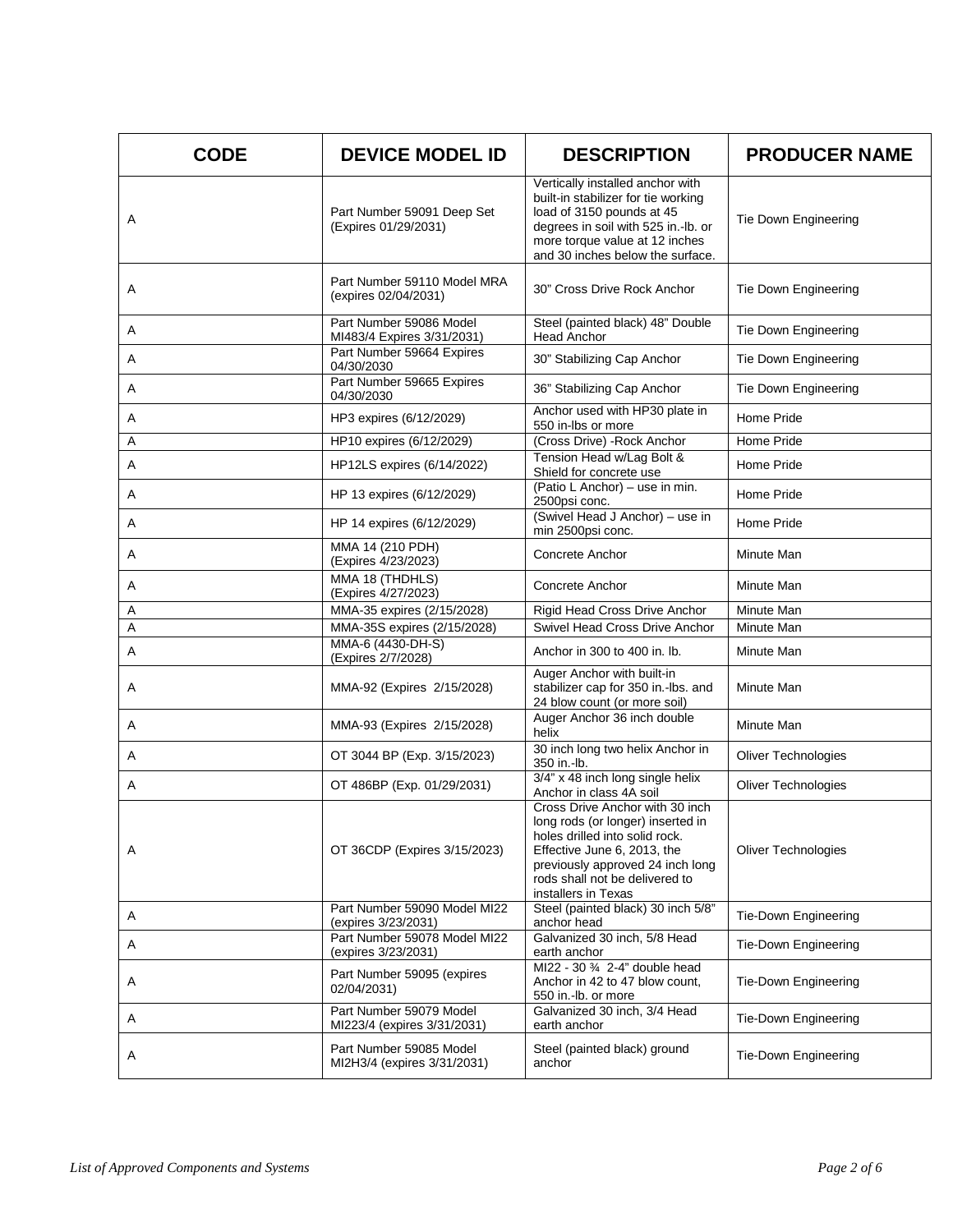| <b>CODE</b> | <b>DEVICE MODEL ID</b>                                                                    | <b>DESCRIPTION</b>                                                                                                                                                                                                                                                                                                                                         | <b>PRODUCER NAME</b>                                                                          |
|-------------|-------------------------------------------------------------------------------------------|------------------------------------------------------------------------------------------------------------------------------------------------------------------------------------------------------------------------------------------------------------------------------------------------------------------------------------------------------------|-----------------------------------------------------------------------------------------------|
| Α           | Part Number 59121 Model MiJ2<br>(Expires 6/4/2031)                                        | Galvanized Concrete Anchor with<br>fixed double head ("J" shaped<br>rod)                                                                                                                                                                                                                                                                                   | Tie Down Engineering                                                                          |
| Α           | Part Number 59120 Model MiJ2<br>(Expires 6/4/2031)                                        | Steel Concrete Anchor with fixed<br>double head ("J shaped rod)                                                                                                                                                                                                                                                                                            | Tie Down Engineering                                                                          |
| A           | Part Number 59125 Model<br>MiCS2 (Expires 6/4/2031)                                       | Galvanized Double Head<br><b>Expansion Concrete Anchor</b>                                                                                                                                                                                                                                                                                                 | Tie Down Engineering                                                                          |
| AP          | 59292 (expires 02/12/2031)                                                                | Stabilizer Plate for MI 22-C-2 and<br>30 DHC-2                                                                                                                                                                                                                                                                                                             | Tie Down Engineering                                                                          |
| AP          | HP32 (Expires 6/14/2022)                                                                  | Stabilizer Plate for 350 in.-lbs. at<br>plate depth for HP3 Anchor and<br>175 in.-Ibs. at plate depth for<br>HP17 Anchor                                                                                                                                                                                                                                   | Home Pride                                                                                    |
| AP          | HP 34 (Expires 6/14/2022)                                                                 | Zip Cap stabilizer plate which is a<br>6.75 inch diameter metal disk<br>with slot for shaft of soil auger<br>anchor                                                                                                                                                                                                                                        | Home Pride                                                                                    |
| AP          | OT CAP 1 (Expires 3/15/2023)                                                              | Stabilizer Cap for 350 in.-lb. soil<br>at cap depth                                                                                                                                                                                                                                                                                                        | <b>Oliver Technologies</b>                                                                    |
|             |                                                                                           |                                                                                                                                                                                                                                                                                                                                                            |                                                                                               |
| AP          | OTMSP2P (Expires 3/15/2023)                                                               | Stabilizer Plate for 276 in.-lb. soil<br>at plate depth                                                                                                                                                                                                                                                                                                    | <b>Oliver Technologies</b>                                                                    |
| ASYS        | Listing # 1055-18 Adjustable<br>Outrigger (Expires 01/14/2031)                            | Supplemental brace for a floor<br>joist. 1.0 inch outside diameter x<br>12 gauge steel pipe with a<br>bracket on one end and a<br>threaded rod on the other end.                                                                                                                                                                                           | Oliver Technologies, Inc. a<br>Division of Manufactured Housing<br><b>Foundations Systems</b> |
| <b>ASYS</b> | XI2 Steel Pier System for Wind<br>Zone I and wind zone 2<br>(Expires 12/20/2027)          | XI2 "Steel Pier System" is a<br>manufactured home stabilization<br>system that resists both<br>overturning and sliding forces.<br>NOTE: IF HOME IS BEING<br><b>INSTALLED TO THE</b><br><b>MANUFACTURER</b><br><b>INSTALLATION INSTRUCTIONS</b><br>THIS SYSTEM MUST BE<br>APPROVED BY THE<br><b>MANUFACTURED HOME</b><br>MANUFACTURER PRIOR TO<br>USE.      | Tie Down Engineering, Inc.                                                                    |
| <b>ASYS</b> | XI2 Concrete Foundation System<br>for Wind Zone I and wind zone 2<br>(Expires 12/20/2027) | XI2 "Concrete System" is a<br>manufactured home stabilization<br>system that resists both<br>overturning and sliding forces.<br>NOTE: IF HOME IS BEING<br><b>INSTALLED TO THE</b><br><b>MANUFACTURER</b><br><b>INSTALLATION INSTRUCTIONS</b><br>THIS SYSTEM MUST BE<br>APPROVED BY THE<br><b>MANUFACTURED HOME</b><br><b>MANUFACTURER PRIOR TO</b><br>USE. | Tie Down Engineering, Inc.                                                                    |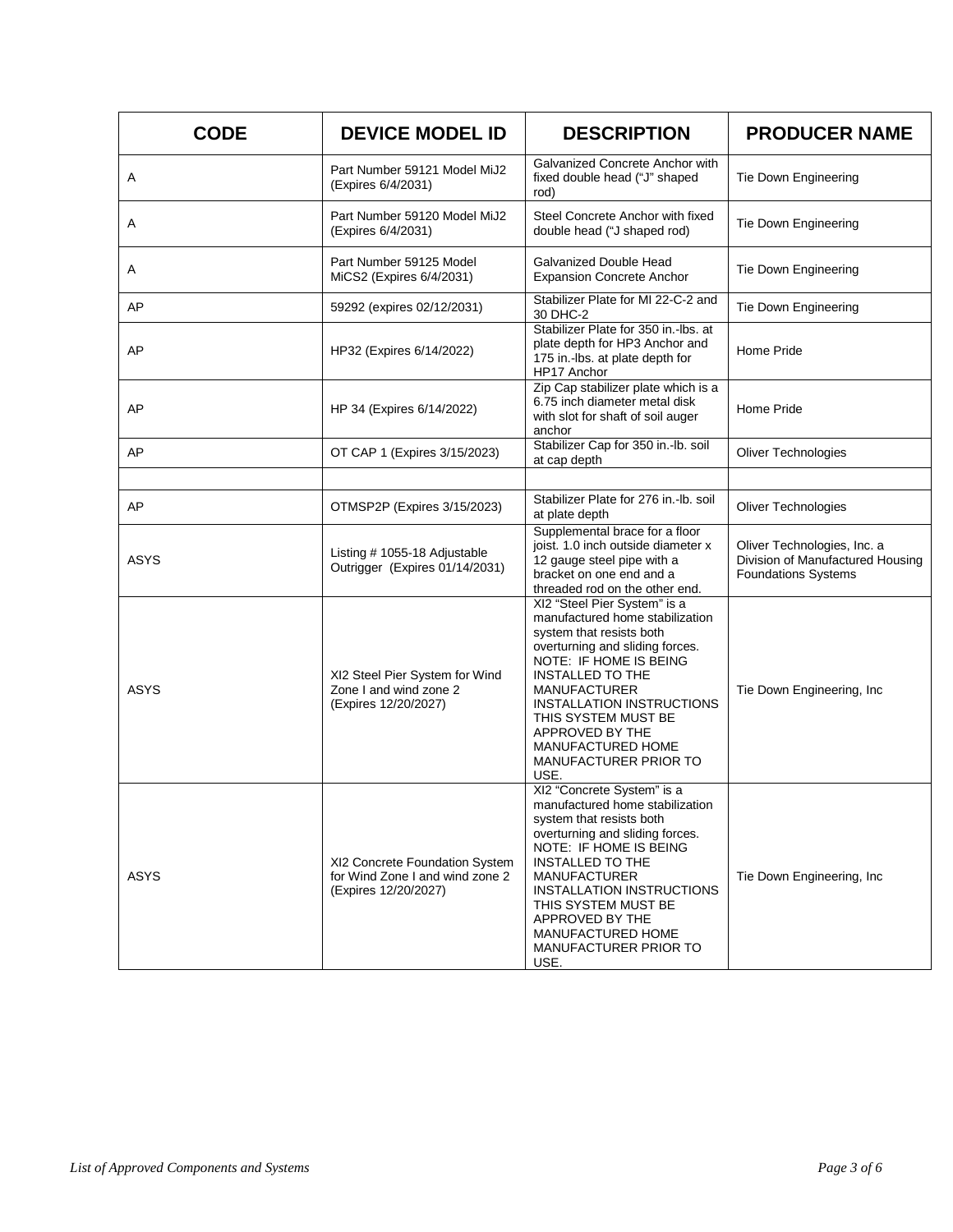| <b>CODE</b> | <b>DEVICE MODEL ID</b>                                                                             | <b>DESCRIPTION</b>                                                                                                                                                                                                                                                                                                                                                                                                                                                                                                                                                                                                                                                                                                                                                                                                                                                                                                                                                                 | <b>PRODUCER NAME</b>      |
|-------------|----------------------------------------------------------------------------------------------------|------------------------------------------------------------------------------------------------------------------------------------------------------------------------------------------------------------------------------------------------------------------------------------------------------------------------------------------------------------------------------------------------------------------------------------------------------------------------------------------------------------------------------------------------------------------------------------------------------------------------------------------------------------------------------------------------------------------------------------------------------------------------------------------------------------------------------------------------------------------------------------------------------------------------------------------------------------------------------------|---------------------------|
| <b>ASYS</b> | OTI Model 1100 "V" Series All<br>Steel Foundation System for<br>Wind Zone I<br>(Expires 3/3/2024)  | Model 1100 I "V" All Steel<br>Foundation System, Wind Zone I<br>and Seismic, Transverse and<br>Longitudinal System: a formed<br>galvanized steel pan, a<br>transverse brace arm assembly,<br>and a longitudinal V-brace<br>assembly.<br>Model 1100 I C "V" All<br>Steel/Concrete Foundation<br>System: 2 anchors, each<br>consisting of a steel U-bracket<br>welded to a steel plate with holes<br>drilled to receive 2 anchor bolts<br>(dry set) or 2 anchors consisting<br>of a 5/8 inch steel rod formed into<br>a J-bolt and welded to a U-<br>shaped bracket (wet set), and a<br>concrete foundation pad.<br>Model 1100 LV Foundation/Pier<br>Anchor System: a formed<br>galvanized steel pan and a<br>longitudinal V-brace assembly.<br>NOTE: IF HOME IS BEING<br><b>INSTALLED TO THE</b><br><b>MANUFACTURER</b><br><b>INSTALLATION INSTRUCTIONS</b><br>THIS SYSTEM MUST BE<br>APPROVED BY THE<br>MANUFACTURED HOME<br><b>MANUFACTURER PRIOR TO</b><br>USE.                  | Oliver Technologies, Inc. |
| <b>ASYS</b> | OTI Model 1100 "V" Series All<br>Steel Foundation System for<br>Wind Zone II<br>(Expires 3/3/2024) | Model 1100 II T "V" All Steel<br>Foundation System, Wind Zone<br>II, Transverse System: a formed<br>galvanized steel pan and a<br>transverse brace arm assembly.<br>Model 1100 II L "V" All Steel<br>Foundation System, Wind Zone<br>II, Longitudinal System: a formed<br>galvanized steel pan and a<br>longitudinal V-brace assembly.<br>Concrete Anchor Systems Used<br>With the Model 1100 II C "V" All<br>Steel Foundation System for<br>Wind Zone II: 2 anchors, each<br>consisting of a steel U-bracket<br>welded to a steel plate with holes<br>drilled to receive 2 anchor bolts<br>(dry set) or 2 anchors consisting<br>of a 5/8 inch steel rod formed into<br>a J-bolt and welded to a U-<br>shaped bracket (wet set), and a<br>concrete foundation pad.<br>NOTE: IF HOME IS BEING<br><b>INSTALLED TO THE</b><br><b>MANUFACTURER</b><br>INSTALLATION INSTRUCTIONS<br>THIS SYSTEM MUST BE<br>APPROVED BY THE<br><b>MANUFACTURED HOME</b><br>MANUFACTURER PRIOR TO<br>USE. | Oliver Technologies, Inc. |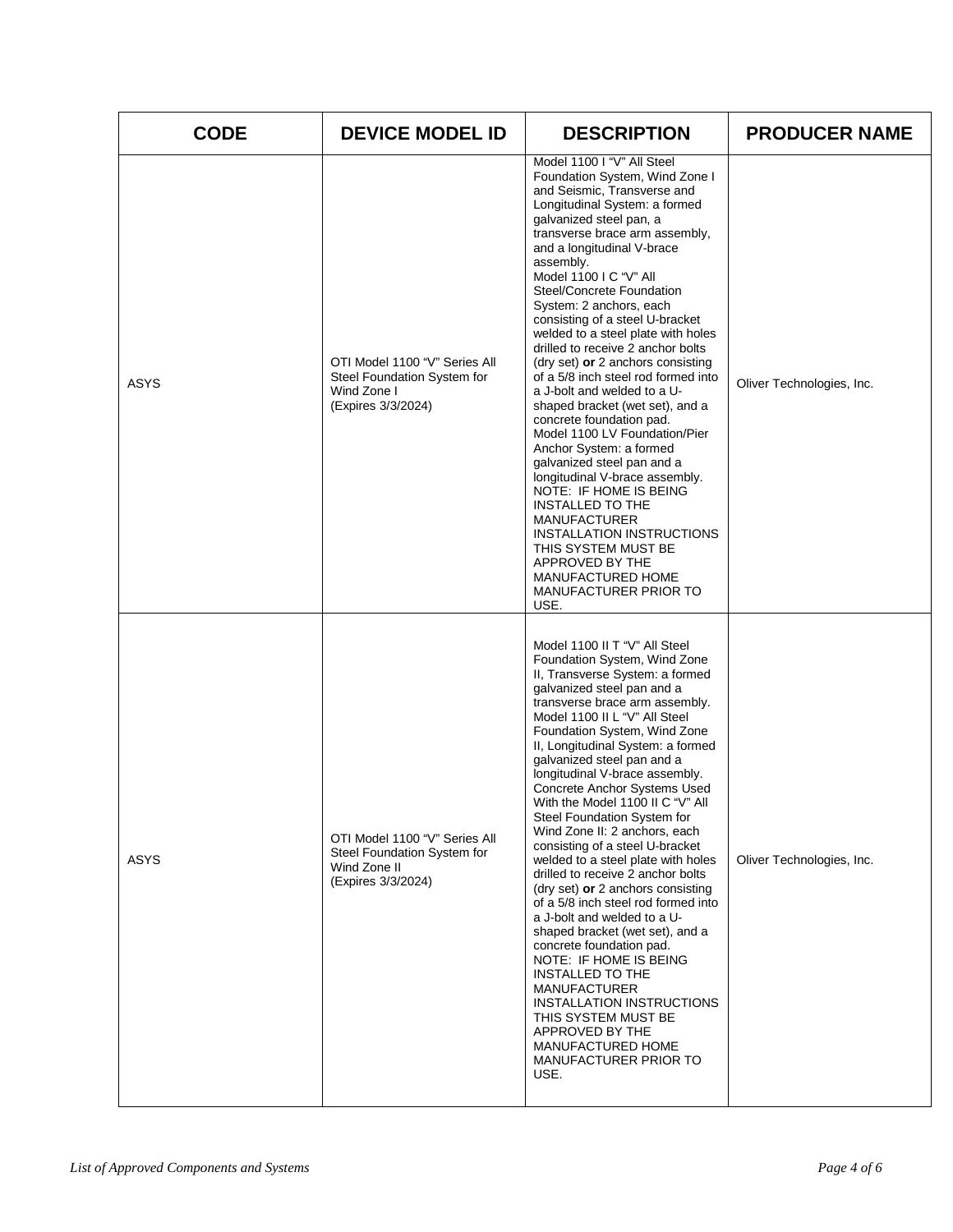| <b>CODE</b> | <b>DEVICE MODEL ID</b>                                                                                                                    | <b>DESCRIPTION</b>                                                                                                                                                                                                                                                                                                                                                                                                                  | <b>PRODUCER NAME</b>       |
|-------------|-------------------------------------------------------------------------------------------------------------------------------------------|-------------------------------------------------------------------------------------------------------------------------------------------------------------------------------------------------------------------------------------------------------------------------------------------------------------------------------------------------------------------------------------------------------------------------------------|----------------------------|
| <b>ASYS</b> | Model No. MMA LLBS EZ Flex<br>Tube, Longitudinal and Lateral<br>Bracing System for Wind Zone I<br>and Wind Zone II<br>(Expires 3/15/2031) | Adjustable steel tubes with<br>Minute Man Anchors metal<br>ground pans and angle drive rods<br>and telescoping restraint arms,<br>along with conventional masonry<br>piers, for longitudinal and lateral<br>restraint. NOTE: IF HOME IS<br>BEING INSTALLED TO THE<br><b>MANUFACTURER</b><br><b>INSTALLATION INSTRUCTIONS</b><br>THIS SYSTEM MUST BE<br>APPROVED BY THE<br>MANUFACTURED HOME<br><b>MANUFACTURER PRIOR TO</b><br>USE. | Minute Man Anchors, Inc.   |
| D           | HP20 expires (6/12/2029)                                                                                                                  | Double slot strap buckle                                                                                                                                                                                                                                                                                                                                                                                                            | Home Pride                 |
| D           | HP21 expires (6/12/2029)                                                                                                                  | Single slot buckle                                                                                                                                                                                                                                                                                                                                                                                                                  | Home Pride                 |
| D           | HP22 expires (6/12/2029)                                                                                                                  | Frame clamp                                                                                                                                                                                                                                                                                                                                                                                                                         | Home Pride                 |
| D           | Part Number MHT (expires<br>$1/12/2031$ )                                                                                                 | Frame Tie with Hook Strap<br>(various lengths)                                                                                                                                                                                                                                                                                                                                                                                      | Tie Down Engineering       |
| D           | Part Number MBU (expires<br>3/12/2031)                                                                                                    | Frame Strap with Buckle (various<br>lengths)                                                                                                                                                                                                                                                                                                                                                                                        | Tie Down Engineering       |
| D           | MS 33-600 (expires 3/12/2031)                                                                                                             | Galvanized Strap (lengths from 33<br>feet to 600 feet)                                                                                                                                                                                                                                                                                                                                                                              | Tie Down Engineering       |
| D           | Part Number 59175 BCS (expires<br>7/12/2031)                                                                                              | Crimp Seal                                                                                                                                                                                                                                                                                                                                                                                                                          | Tie Down Engineering       |
| D           | Part Number 59140 (expires<br>7/12/2031)                                                                                                  | MBU Strap Buckle (Double Slot)                                                                                                                                                                                                                                                                                                                                                                                                      | Tie Down Engineering       |
| D           | Part Number 59145 MGRB<br>(expires 7/12/2031)                                                                                             | <b>Galvanized Roof Bracket</b>                                                                                                                                                                                                                                                                                                                                                                                                      | Tie Down Engineering       |
| D           | Part Number 59135 (expires<br>02/12/2031)                                                                                                 | Slotted Bolt with Nut                                                                                                                                                                                                                                                                                                                                                                                                               | Tie Down Engineering       |
| D           | Part Number 59242 (expires<br>12/20/2027)                                                                                                 | Universal Swivel Strap Connector                                                                                                                                                                                                                                                                                                                                                                                                    | Tie Down Engineering       |
| D           | Part Number 59363 (changed<br>from 59361) (expires 8/5/2031)                                                                              | 24 inch Adjustable Outrigger<br>having three parts                                                                                                                                                                                                                                                                                                                                                                                  | Tie Down Engineering       |
| D           | Part Number 59365 (changed<br>from 59362) (expires 8/5/2031)                                                                              | 36 inch Adjustable Outrigger<br>having three parts                                                                                                                                                                                                                                                                                                                                                                                  | Tie Down Engineering       |
| D           | MMA-33 (Expires 4/23/2023)                                                                                                                | Locking Frame Clamp                                                                                                                                                                                                                                                                                                                                                                                                                 | <b>Minute Man Anchors</b>  |
| D           | MMA-42 (Expires 4/23/2023)                                                                                                                | "J" Bolt Concrete Anchor                                                                                                                                                                                                                                                                                                                                                                                                            | Minute Man Anchors         |
| D           | OT(Expires 3/15/2023)                                                                                                                     | <b>Galvanized Strapping</b>                                                                                                                                                                                                                                                                                                                                                                                                         | <b>Oliver Technologies</b> |
| D           | OT (Expires 3/15/2023)                                                                                                                    | Split Bolt                                                                                                                                                                                                                                                                                                                                                                                                                          | Oliver Technologies        |
| D           | OT CADP (Expires 3/15/2023)                                                                                                               | Concrete Expansion Anchor                                                                                                                                                                                                                                                                                                                                                                                                           | <b>Oliver Technologies</b> |
| D           | OT CAWP (Expires 3/15/2023)                                                                                                               | Concrete Anchor "L" Bolt                                                                                                                                                                                                                                                                                                                                                                                                            | <b>Oliver Technologies</b> |
| D           | OT FT 1 (Expires 11/20/2023)                                                                                                              | Frame Tie                                                                                                                                                                                                                                                                                                                                                                                                                           | Oliver Technologies        |
| D           | OTLT (Expires 2/3/2024)                                                                                                                   | Longitudinal Beam Connector                                                                                                                                                                                                                                                                                                                                                                                                         | <b>Oliver Technologies</b> |
| D           | OTQC (Expires 1/31/2024)                                                                                                                  | Quick Connector tie for<br>attachment to brackets installed<br>on home by the home<br>manufacturer                                                                                                                                                                                                                                                                                                                                  | <b>Oliver Technologies</b> |
| D           | OTSFT (Expires 1/31/2024)                                                                                                                 | Swivel Frame Tie perpendicular<br>to I-beam                                                                                                                                                                                                                                                                                                                                                                                         | <b>Oliver Technologies</b> |
| D           | OT ST 1 (Expires 3/15/2023)                                                                                                               | Strap crimp sealed to Buckle                                                                                                                                                                                                                                                                                                                                                                                                        | <b>Oliver Technologies</b> |
| D           | Part Number 1055-18 (Expires<br>1/14/2031)                                                                                                | Adjustable Outrigger with four<br>components                                                                                                                                                                                                                                                                                                                                                                                        | Oliver Technologies        |
| D           | Part Number 59135 (Expires<br>2/12/2031)                                                                                                  | Slotted Bolt with Nut                                                                                                                                                                                                                                                                                                                                                                                                               | Tie Down Engineering       |
| F           | I.D. Number 1055-26 (Expires<br>3/18/2031)                                                                                                | 24 inch by 24 inch ABS plastic<br>footing                                                                                                                                                                                                                                                                                                                                                                                           | Oliver Technologies, Inc.  |